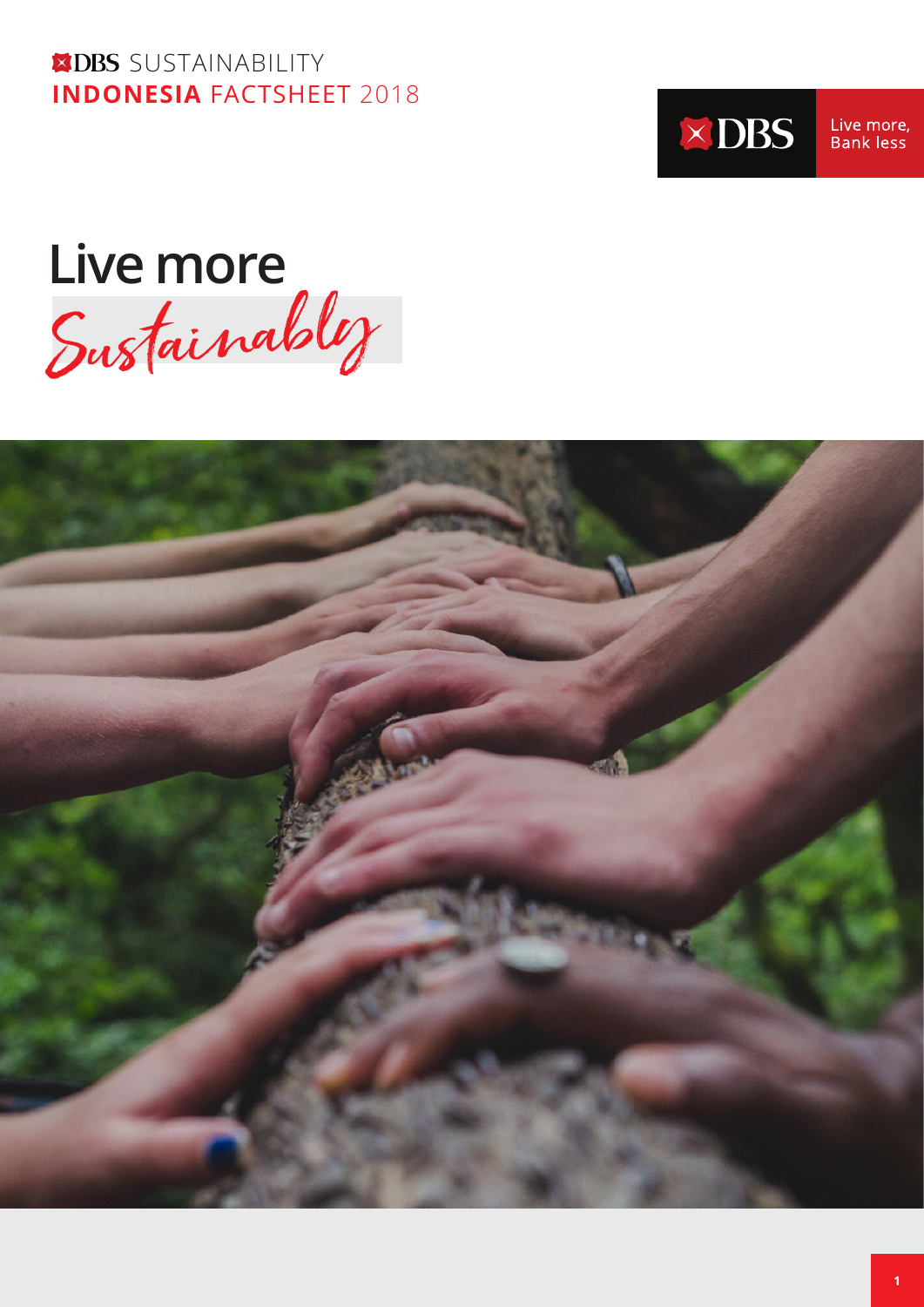# **DBS** Indonesia

#### **DBS Sustainability Overview**

Our approach to sustainability is based on three pillars– (i) Responsible banking, (ii) Responsible business practices and (iii) Creating social impact.

#### **Responsible banking**

We deliver products and services that promote sustainable development, and conduct our business in a fair and responsible manner. This includes advancing responsible financing and financial inclusion, and ensuring that we take a proactive stance to protect our customers' information.

#### **Responsible business practices**

We do the right thing by our most important resource – our people – and take into account environmental and societal considerations in our day-to-day business operations. We provide an inclusive work environment where every employee can develop professionally and personally. We are conscious of our need to manage our direct environmental footprint and seek to influence our supply chain towards sustainable practices. We also pay our fair share of taxes and make economic contributions to the communities in which we operate.

#### **Creating social impact**

We seek to be a Force for Good by supporting social enterprises – businesses with double bottom line – and giving back to the communities in which we operate. Through our "People of Purpose" volunteerism movement, we also help to drive impact in the areas of ageing, education and the environment.

For more information on DBS Group sustainability efforts, please click **[here.](https://www.dbs.com/sustainability/default.page)**

#### **Progress on Sustainable Development Goals (SDGs)**

As a member of the United Nations Global Compact, we are committed to driving progress towards achieving SDGs. We believe that we have a role to play in promoting sustainable development. We have chosen to focus on the following six SDGs which we believe we can make meaningful contributions to, and after taking into account the markets we operate in.





*To us, responsible growth makes a difference. Therefore, everything we do and our actions must go through that lens.*

*It is fundamental that our business creates sustainable livelihood. It is why we remain active in promoting and adopting renewable energy resources, green financing and reducing our carbon footprint*

Paulus Sutisna, CEO, DBS Bank (Indonesia)

**For further enquiries, please contact: Mona Monika Email: monamonika@dbs.com Tel: +62 813 8183 5738**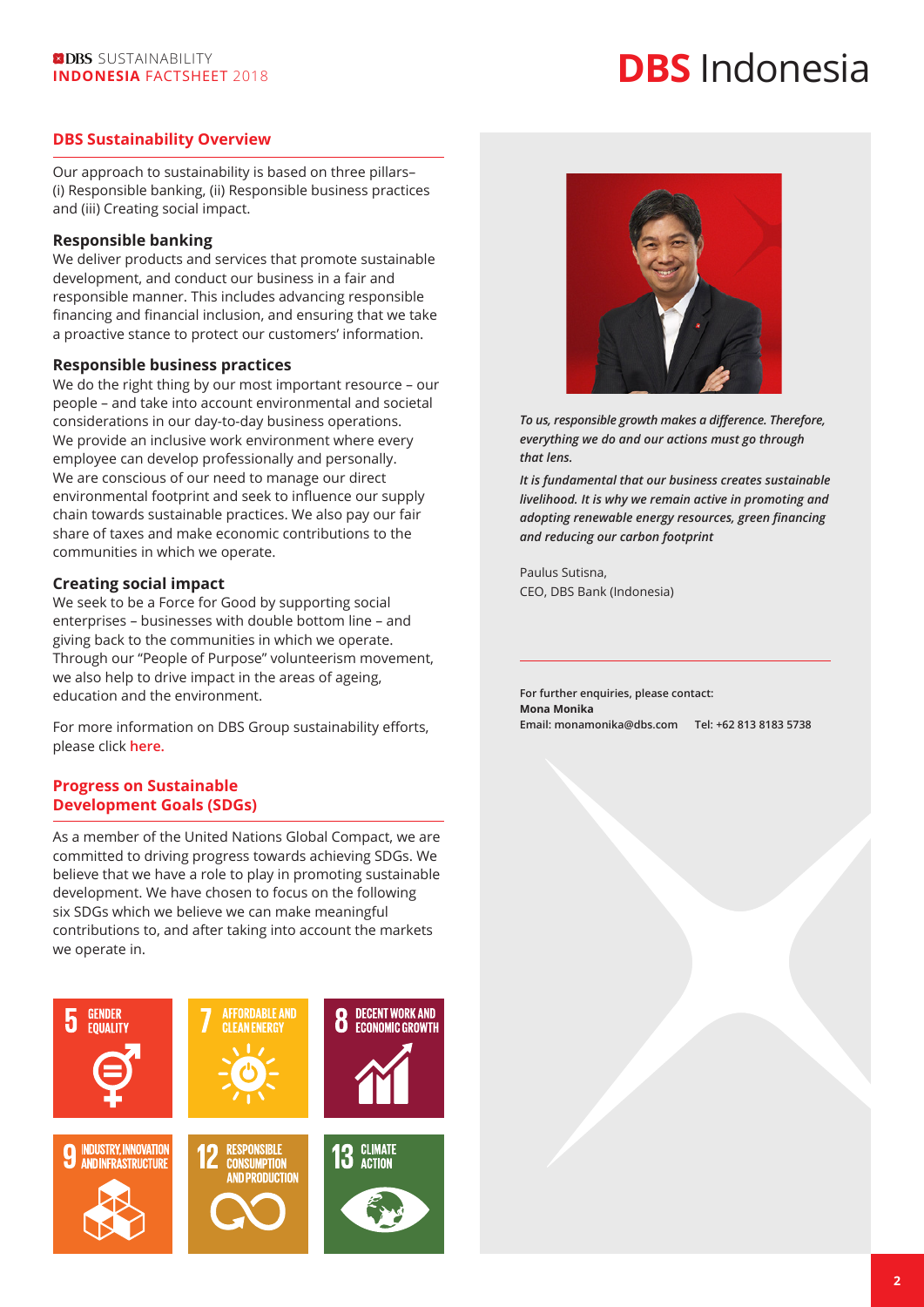# **INDONESIA** FACTSHEET 2018 **DBS** Indonesia FACTSHEET 2018

### **Pillar 1 :**  Responsible banking

#### **ESG risk assessment and training**

We embarked on mandatory training on responsible financing for relationship managers (RMs) and credit risk managers (CRMs) in the institutional banking group. More than 160 employees participated in the Environment, Social and Governance (ESG) e-learning training. As part of credit memorandum and annual review, RMs conduct ESG risk assessments on new and existing debtors respectively.

#### **Small and medium enterprise (SME) financing**

Our Institutional Banking Group (IBG) supports business growth and strengthens the SME base, which is an important part of the Indonesian economy. Our activities include enhancing business relationships that have been established with corporate banking customers, developing ecosystems through supply chain financing, as well as building a sound diversification of business portfolios.

### **Pillar 2 :**  Responsible business practices

#### **Integration**

In February 2018, we completed the integration of the retail and wealth business of PT. Bank ANZ Indonesia. To ensure a smooth integration, the HR department conducted an induction programme for over 1,200 new employees. Other activities were organised to increase employee engagement, embed our values and work culture, and to familiarise them with our business systems and financial products. By the end of 2018, our employees grew to more than 2,800 people, an increase of about 67% as compared to 2017.

#### **Workplace well-being**

We are committed to providing a supportive environment for employees, focusing on four important tenets to boost employee well-being: live well, eat well, stay well and save well.

#### *Stay well*

DBSI has active recreation clubs where employees can engage in the following activities: badminton, anglers, yoga, table tennis, Zumba, and photography.

Recently, we implemented the #Joyspace philosophy in our new office at Capital Place, Gatot Subroto, where employees are encouraged to work in an activity-based shared workspace arrangement. Employees are given the flexibility of sitting at different desks, improving the chances of meeting new people and choosing which office location to work from.

#### *Live well*

We implemented flexible working hours to better support our employees through the difficulties they face on childbearing matters, commuting to the office, and others. We care about the wellbeing of our employees and have introduced iHealth, an online platform to share tips on healthy lifestyle. For team cohesiveness, we encourage selfinitiated team cohesion activities that promote bonding and rapport.

| <b>Key statistics</b>                                    | 2018                 | 2017             |
|----------------------------------------------------------|----------------------|------------------|
| Electricity consumption (MWh)                            | 6,320                | 3,637            |
| Scope 2 emissions from electricity<br>consumption (tCO2) | 5,543                | 2,490            |
| Water consumption (m3)                                   | 27,282               | <b>NA</b>        |
| Waste recycled (tonnes)                                  |                      |                  |
| Headcount (Male: Female)                                 | M: 1.517<br>F: 1.377 | M: 885<br>F: 856 |
| Voluntary attrition rate (%)                             | 20.1%                | 10.4%            |

### **Pillar 3 :**  Creating social impact

In 2018, DBS Indonesia allocated an activity fund in the amount of IDR 1.3 billion to conduct various CSR programs. The bank placed social entrepreneurship development programmes as the main agenda for CSR, in partnership with institutions with a similar focus.

#### **Social Enterprise Meet Up**

The DBS Indonesia Social Enterprise Meet Up is a quarterly event. In partnership with Instellar, we facilitated social enterprises in the conceptual and organisational stages to learn from experts on building and growing their business. We provided customised topics and relevant speakers, for around 30 SEs in each session.

#### **DBS Foundation Social Enterprise Bootcamp**

In September 2018, we held the second DBS Foundation Social Enterprise Bootcamp in partnership with Action Coach, to target social enterprise start-ups. Out of almost 100 applications, 14 SEs were invited to join the programme. Post-mentoring, those SEs were able to put their knowledge to work and achieved an increase of over 54% revenue and 81% profit.

#### **DBS50 SE Mentoring Programme Indonesia**

In conjunction with DBS Group Golden Jubilee, we are committed to support the growth of social enterprise through exclusive mentoring with DBS Management. 10 SEs in Indonesia were selected to join this programme to solve their business problems concerning human resources, compliance, marketing, and leadership matters.

#### **People of Purpose**

In 2018, we contributed to more than 1,000 man-days through an estimated 20 volunteering events that support orphan engagement, elderly care, tree planting, and public facilities renovation.